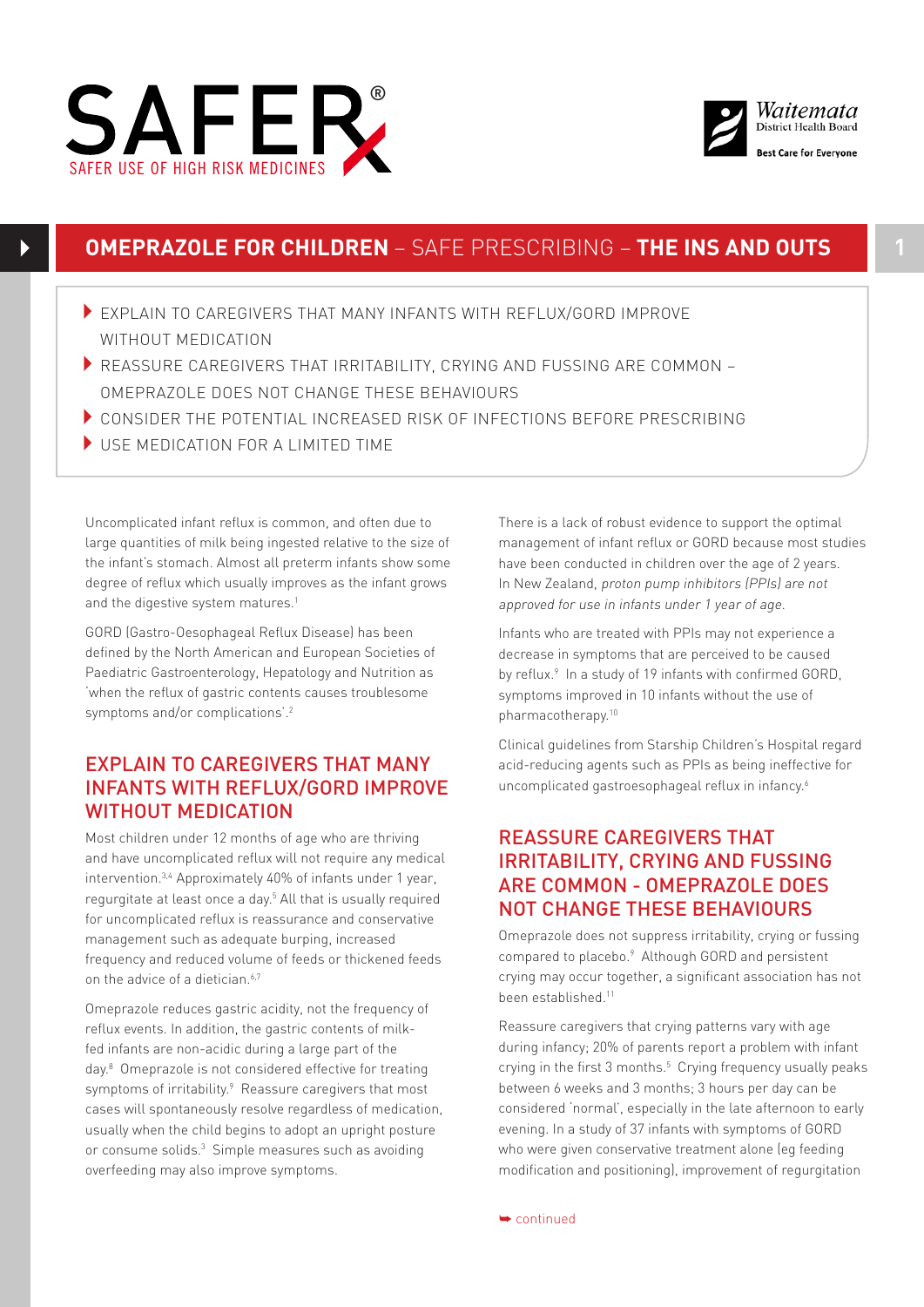



# **OMEPRAZOLE 2**

and crying was observed in 78%, and 24% of them had 'normalised' by their two-week follow up.12

The benefits of simple, conservative treatment (eg adequate burping, thickened feeds, and avoidance of passive smoking) should be explored before pharmacological measures are considered.

## CONSIDER THE POTENTIAL INCREASED RISK OF INFECTIONS BEFORE PRESCRIBING

Emerging evidence suggests that omeprazole may increase the risk of community acquired pneumonia (CAP) and gastroenteritis.13

A study investigating children aged from 4-36 months revealed that the rate of acute gastroenteritis and CAP significantly increased in children receiving either omeprazole or ranitidine, compared to healthy controls at their 4-month follow-up. This may be due to the role of gastric acid as a means of limiting the survival of microorganisms and regulation of gastrointestinal microflora.13 The potential for an increased risk of infections from CAP or gastroenteritis should be considered before prescribing a PPI.

Due to the lack of evidence for the effectiveness of the use of omeprazole for uncomplicated reflux in infants, and concerns about safety,<sup>8</sup> it is recommended that it should only be considered for severe infantile reflux oesophagitis, or if there are related complications such as failure to thrive.<sup>1</sup> The decision to prescribe should be in consultation with a paediatrician or paediatric gastroenterologist.

## USE MEDICATION FOR A LIMITED TIME

If the decision is made to prescribe a PPI, it is advisable to reassess symptoms after 2 to 4 weeks.<sup>3,4</sup> If there is no benefit, consider other options with a specialist.

**Note**: Please inform caregivers that omeprazole suspension will need to be prepared at a community pharmacy. The recommended formula is for 2mg/mL and has a 15 day expiry when kept in the fridge.

Side effects of omeprazole include nausea and vomiting, constipation, diarrhoea and abdominal pain.14 Persistent crying may be related to these side effects, thus adding to the irritability. If symptoms worsen with treatment refer to a paediatric gastroenterologist.

Medication should be discontinued when symptoms improve, and the child monitored for signs of recurrence. Be aware that short-term acid rebound may occur upon discontinuation of a PPI.<sup>14</sup>

Information for parents and carers about omeprazole is www.nzfchildren.org.nz/nzf/resource/MFC/MfC\_ Omeprazole\_for\_GORD.pdf

**Note**: If the child has reflux with poor weight gain, and a strong family history of atopic disease, then allergic gastroenteritis (or dietary protein-induced gastroenteropathy) may be the cause.

# When to Refer<sup>5</sup>

Refer to a paediatrician if the infant has excessive reflux **and**:

- Conservative treatment has failed (burping, small volume feeds, smoke-free environment, thickened feeds) or
- Extreme parental anxiety or
- Diagnostic uncertainty or
- Presence or suspicion of complications:
	- Failure to thrive
	- Oesophagitis
	- Respiratory complications
	- Neurobehavioural symptoms